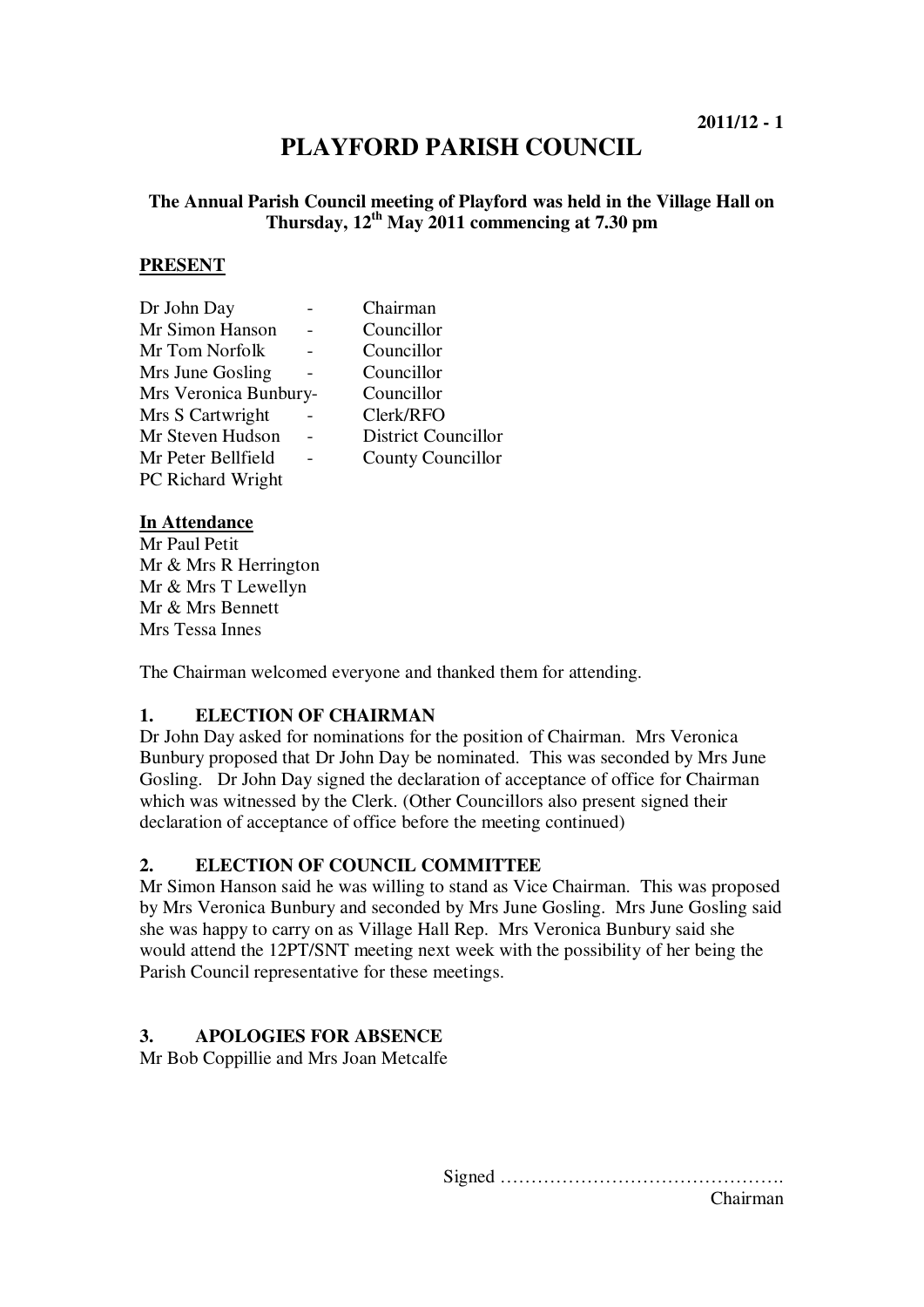## **4. DECLARATIONS OF MEMBERS' INTERESTS IN ANY ITEMS ON THIS AGENDA**

Mrs June Gosling declared an interest as a member of the Parish Hall Committee. Mr Simon Hanson declared an interest in Item 11 (Fireworks) on the Agenda. This was written in the "Declaration of Interest" book and signed by the Chairman.

## **5. TO APPROVE THE MINUTES FROM THE MEETINGS HELD ON 2 ND MARCH, 15TH APRIL AND 26TH APRIL 2011**

The minutes were approved as a true and accurate record of the discussion at that meeting, and then signed by the Chairman.

#### **6. MATTERS ARISING FROM THE MINUTES (NOT COVERED IN AGENDA ITEMS LISTED BELOW)**  None

## **7. COUNTY COUNCILLOR PETER BELLFIELD'S REPORT**

Mr Peter Bellfield reported that the County Council was in political and administrative limbo. No strategic changes can be made until the new leader, Mr Mark Bee takes his place as the new leader at the end of May. He is also District Councillor for Waveney Council and Mr Bellfield reported that he has vastly improved the efficiency of this council. At the moment the Deputy Leader is running the County Council. £130 million still needs to be saved over the next 3 years. The Chief Executive Mrs Andrea Hill is on extended leave. At least two complaints have been made against her and it was decided not to ask her to return to office whilst investigations are on going. In addition two senior officers have resigned.

## **8. DISTRICT COUNCILLOR STEVEN HUDSON'S REPORT**

The Chairman informed Councillors that District Councillor Steven Hudson will be arriving later and when we shall return to his report.

## **9. POLICE REPORT**

PC Richard Wright reported that there has been 1 theft in the last year. Although crime levels are low he still asked the public to remain vigilant – scrap metal and theft of heating oil is popular. Should anyone suspect suspicious behaviour he asked them to telephone 999. In terms of crime prevention; timer switches for lamps, shed alarms, garage alarms etc are available to purchase from the police.

> Signed ………………………………………. Chairman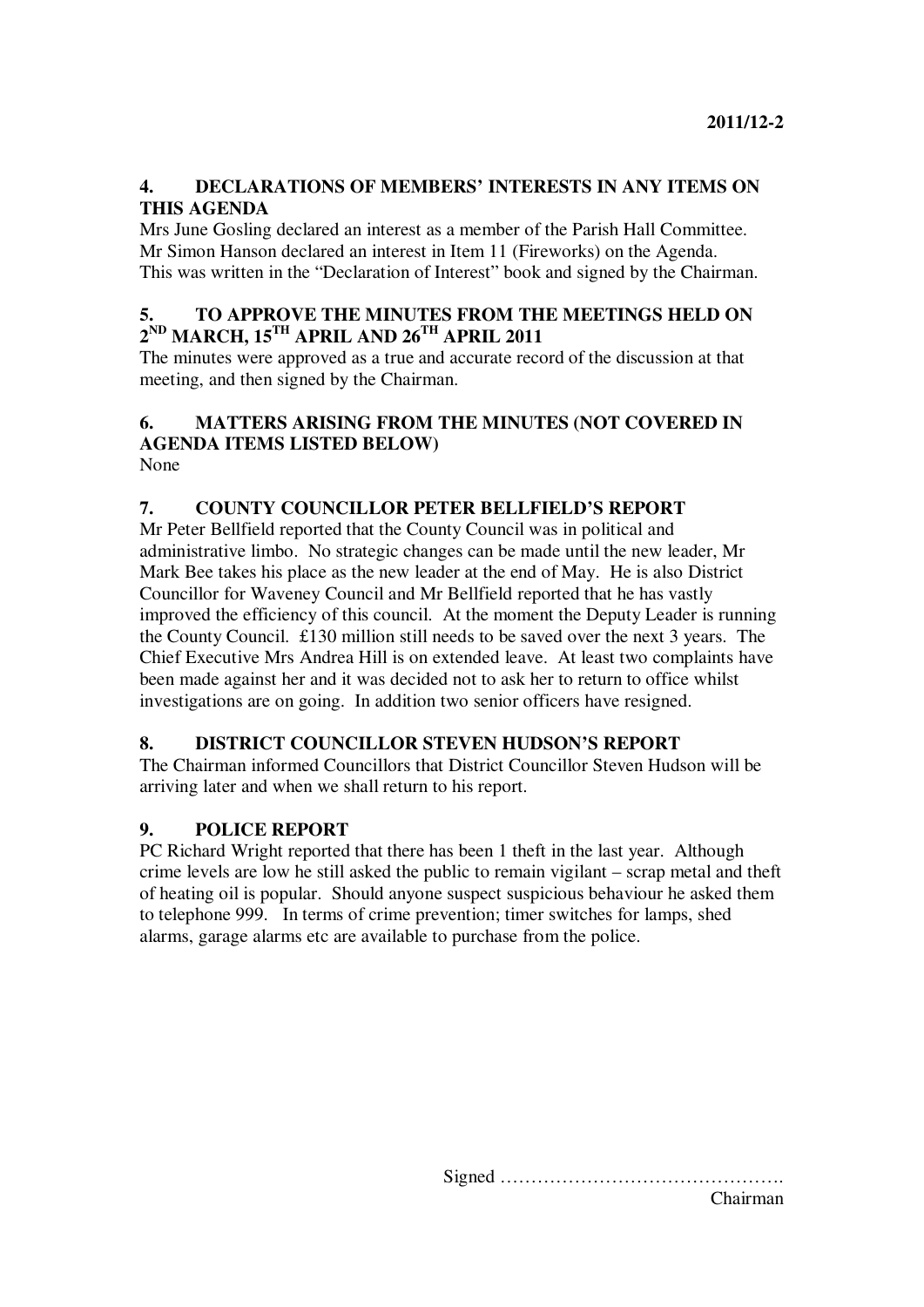PC Richard Wright reported that the last speed checks along Butts Road were carried out on the  $4<sup>th</sup>$  May 2011 and he asked what our position was with regards to traffic calming in the village. The Chairman reported that we were waiting to hear what the police suggested. Mr Peter Bellfield reported that we should talk to Mr Luke Barber at Endeavour House. He will be able to help on this subject and would be able to discuss possibilities such as "white lining" and 30 mph roundels. Financing it might be an issue. Mr Peter Bellfield reported that there were two forms of grants. One coming from highway matters and one from general matters. Mr Tom Norfolk asked if we could have access to speed data gathered in the past by the "smiley faces" which have been previously used on this stretch of road. PC Wright said this would not be a problem. Safety of officers on the roads that speed enforcement is carried out is paramount with even more stringent rules than before.

Dr John Day reported that the Parish Plan had recommended we reinvigorate the Neighbourhood Watch Scheme however this was no longer appropriate as police/parishioner relations are a lot closer.

## **10. HIGHWAYS**

The Chairman reported that the kerbing on Butts Road outside High Meadows was not satisfactory and that he would be following this up with Mr Derek Oldham from Highways. The Chairman had been out and measured the road which does not allow for two cars to pass one another without riding on to the kerb. It appears there has been a third incident of wing mirror clipping. Mr Simon Hanson said that it was very difficult to get a line of sight and you are on top of a car before you know it.

The street sign "Hall Farm Road" is invisible and vegetation needs cutting back. This has been reported to Highways. Ref: 2258845

The Clerk has been informed that the missing "Dr Watson Lane" sign is not going to be replaced. Mandy Mann informed the clerk that they have a tiny budget and since cars keep "knocking" the sign there seems very little purpose in replacing it at the present time.

A new "directional" sign has been ordered for Playford Road. The previous one was damaged in a car collision. It was ordered on the 5<sup>th</sup> April.

The incident of fly tipping which Mrs Veronica Bunbury reported has at last been dealt with by SCDC.

The tarmac down Brook Lane been restored to a satisfactory condition. The surface of Church Road has been improved.

## **11. SUFFOLK OPEN WEEKEND**

The Chairman explained that Suffolk Open Weekend was due to be held on 23<sup>rd</sup> July 2011 with fun and games on the John Belstead playingfield. A grant has been secured by Mrs Tracy Hanson. This is for £250 which is shared between the three villages, Great Bealings, Little Bealings and Playford. Mrs Suzanna Roberts of Playford has agreed to keep in touch with the people in Bealings as a liaison person for this event.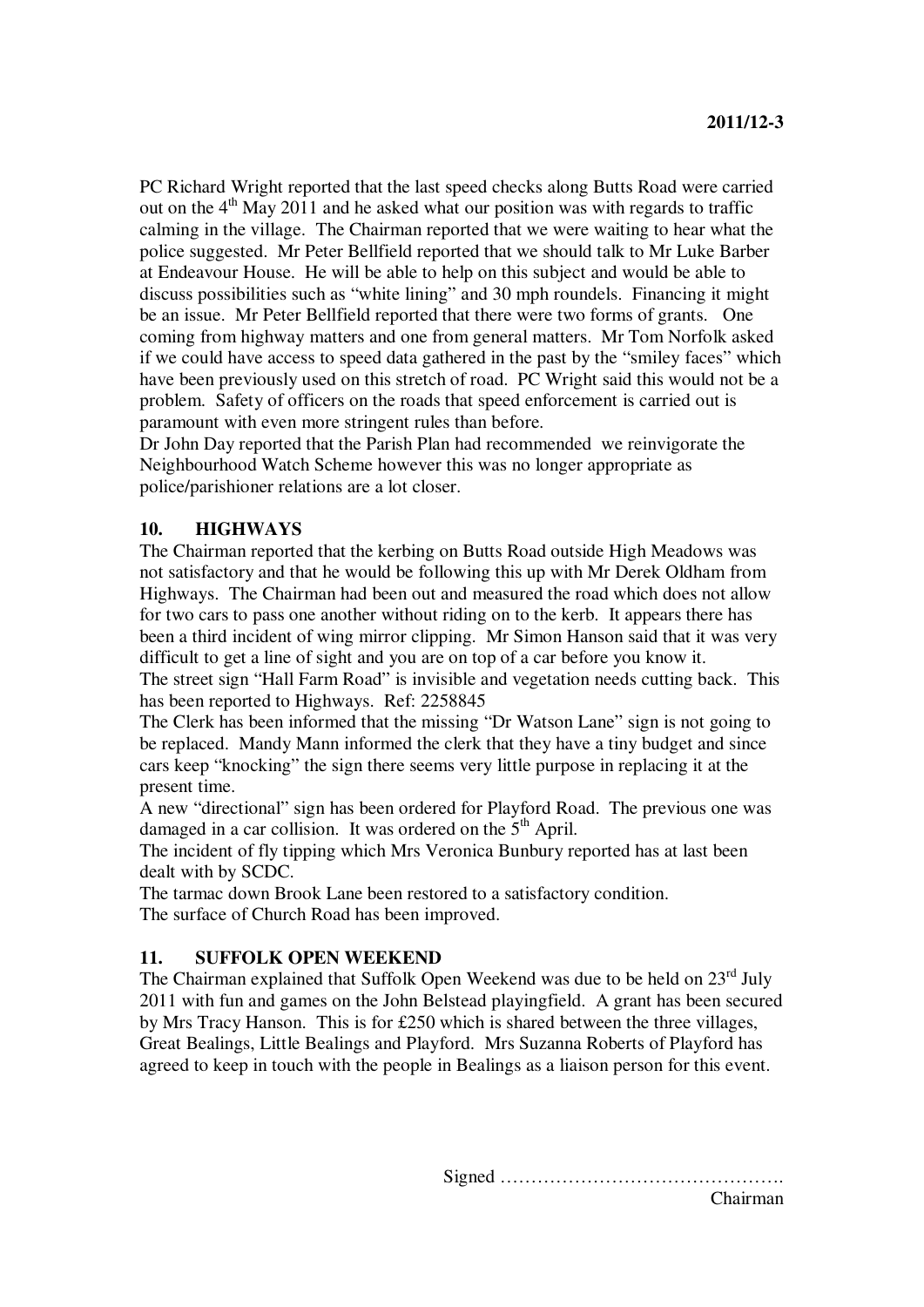#### **12. PARISH PLAN**

Dr John Day reported that he and Mrs Joan Metcalfe had been the reps for Playford. Mr Phil Holmes has asked if the Parish Council will agree to the winding up of the AMG? The Chairman felt it would be a good idea to revisit the action points as and when required (ie look at different items on a bi-monthly basis) however he felt that the AMG could be wrapped up. This was proposed by Mr Tom Norfolk and seconded by Mrs Veronica Bunbury. The Parish Council should look at refreshing the plan every five years. How best to achieve this should be considered early 2012.

The Chairman opened this for public discussion:-

Mrs Bennett of Gayfers asked what "Work with SCDC and PCs to progress retention of green fields between Kesgrave and Playford/Bealings" meant? Dr John Day informed her that this meant the Parish Council would oppose further housing or equivalent developments. Mr Ted Herrington asked the Chairman to publish what he had said at the sub committee meeting about this planning application? The Chairman would be happy to do this and was confident and pleased that the Council had made the right decision. This had been taken at a vigorous meeting two weeks ago and there was no need to re-visit it.

Mrs Veronica Bunbury reported that the new District Councillor Steven Hudson had said he would be very happy if people wanted to contact him over this matter. The Chairman reported that the Parish Council would be looking to review the way planning applications were dealt with in the future. Mr Tim Llewellyn asked that if we are to have ad hoc meetings every time a planning application comes in could it be advertised on Googlemail? The Chairman asked if all present were on Googlemail? Mrs Veronica Bunbury said she would happily do a leaflet drop encouraging parishioners to sign up. The Chairman said this would not be necessary as a slip of paper could quite easily be slipped in to the Benefice Newsletter which is already distributed and/or advertised in the Welcome Leaflet that he is working on.

#### **13. FIREWORKS**

An email had been received from Mrs Bennett distressed that fireworks had been let of last year, without notice. Mr Roberts wrote to suggest ways that villagers might prewarn others about fireworks parties. It was agreed at the meeting that while villagers should expect some noisy parties around fireworks night, everyone should take steps to prewarn others about any other parties at other times of the year when fireworks are planned. The Chairman said it would be a good idea to use Googlemail for this. It was also agreed to put a polite notice in the Benefice newsletter requesting parishioners inform their neighbours who have animals if they intend to let off fireworks. This would forewarn them.

> Signed ………………………………………. Chairman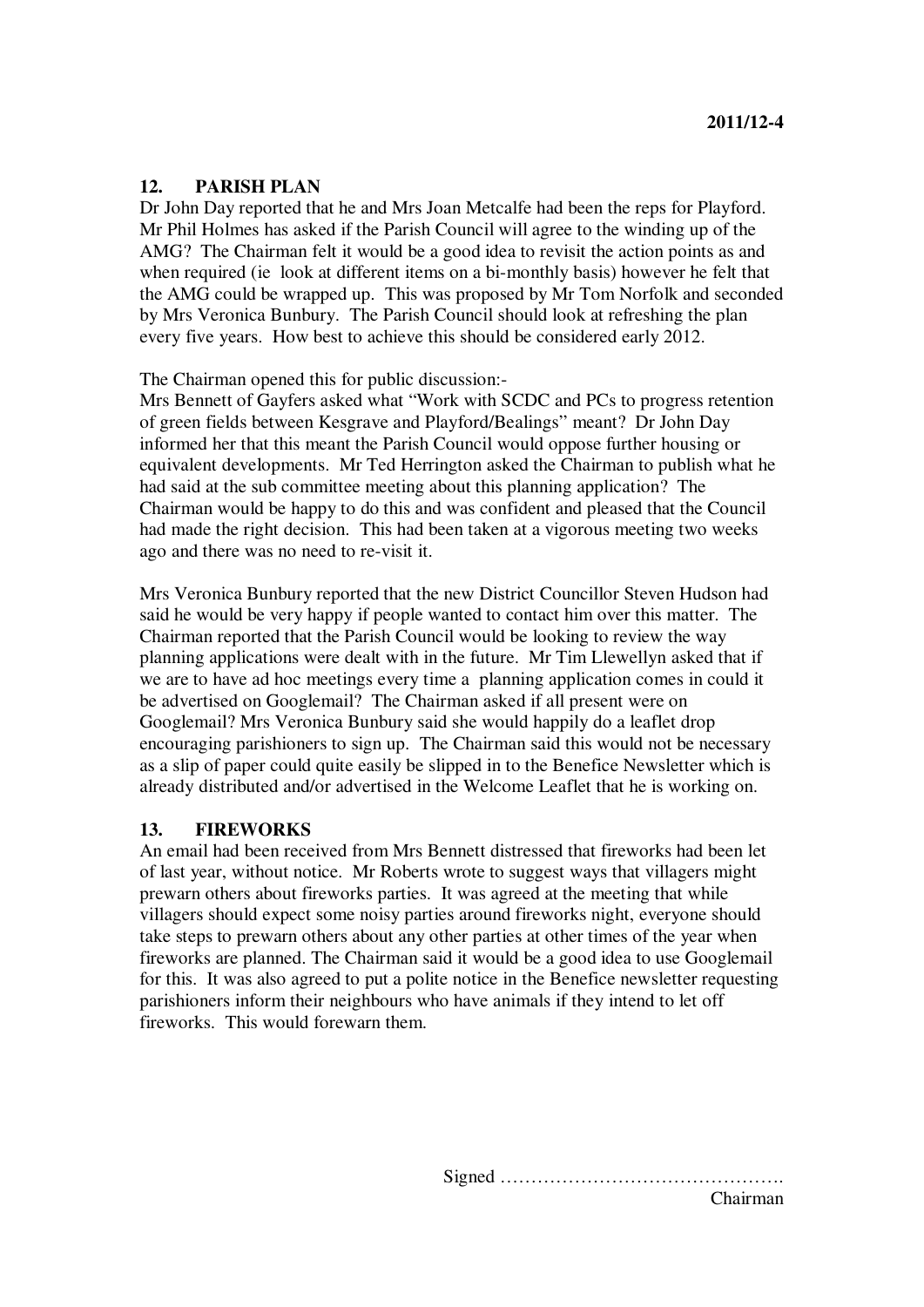## **14. COUNCILLOR COMMUNICATION**

All Councillors are now on email and letters and newsletters etc will continue to be circulated in the brown envelope. Councillors were given a copy of an email received from Little Bealings Parish Council on how they deal with their planning applications. This will be an Agenda item at our next meeting.

## **15. PLANNING APPLICATIONS**

## **C/11/0954 Pantiles, Spring Meadow, IP6 9ED**

## **Erection of single-storey lean-to extension to provide carport**

Mr Paul Petit the owner of Pantiles was at the Parish Council to explain the application. Basically the neighbouring fence/wall had been taken down to allow access for machinery. The fence/wall has been re-built but 6" higher. The lean-to is because the car won't fit in to the garage. Mr Petit reported that their neighbour Mr Firkins has no objection. The Clerk was asked to notify SCDC that the Parish Council had no objection.

#### **16. GROUNDS MAINTENANCE (refer to Risk Assessment 2010)**

On the Risk Assessment responsibilities Mr Simon Hanson said he would be willing to act as Tree Warden. Mrs June Gosling said she would continue to monitor the recycling bins and Mr Tom Norfolk said he would look after the Boules Piste, Playing field and village notice board. Mrs Veronica Bunbury said she would be happy to be the footpath officer.

Some large pot holes on the tarmac need filling. Quotes need to be obtained and who is liable to pay for this needs to be ascertained.

## **17. DISTRICT COUNCILLOR STEVEN HUDSON'S REPORT**

The Chairman congratulated Mr Steven Hudson on his election. Mr Steven Hudson thanked those for voting for him. He reported that little has been happening at SCDC because of the elections however they are now in the process of trying to streamline operations in the Council. One of the recommendations is to hold Council meetings bi-monthly instead of monthly. This would save money as the officers time is expensive. They are also looking at reducing the number of Scrutiny meetings. There is a core agenda that has to be dealt with but they are confident they can do this in less time.

## **18. FINANCE**

**i**) The following cheques were authorised for payment:-

| Cheque No. $631$ | £ 24.99 | Phil Holmes - Hosting of website |
|------------------|---------|----------------------------------|
| Cheque No. $632$ | £372.24 | <b>Aon/Allianz Insurance</b>     |
| Cheque No. $633$ | £ 20.00 | Paul Gardiner – Internal audit   |
| Cheque No. 634   | £ 61.26 | Sarah Cartwright - Expenses      |

Signed ………………………………………. Chairman